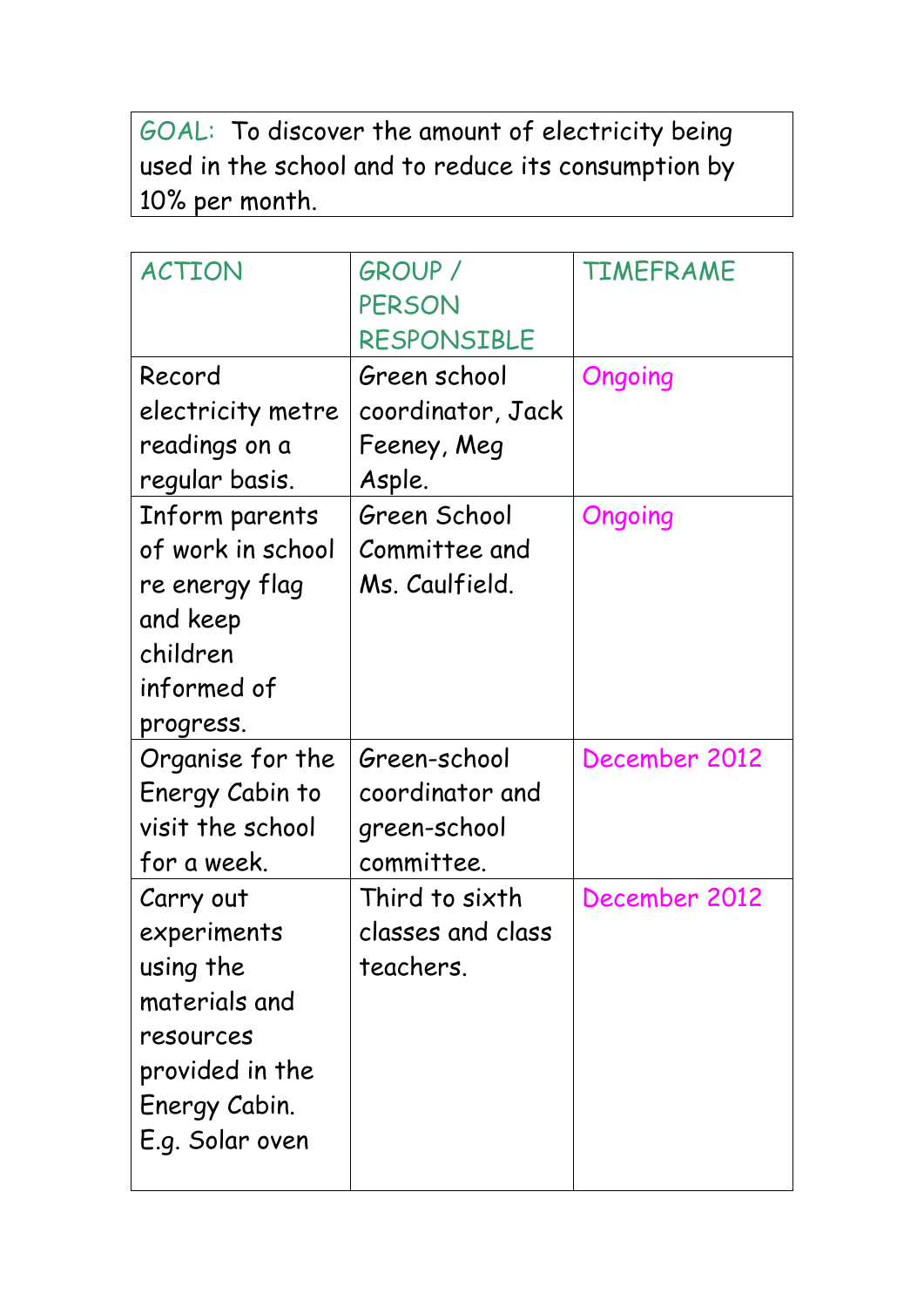| "Switch it off"       | Green School     | September and     |
|-----------------------|------------------|-------------------|
| signs to be           | Committee        | ongoing if signs  |
| displayed             |                  | need to be        |
| throughout the        |                  | replaced or       |
| school.               |                  | repaired.         |
|                       |                  |                   |
| <b>Appoint Energy</b> | Class Teachers   | Ongoing.          |
| Wardens every         |                  |                   |
| week (rota            |                  |                   |
| system) in each       |                  |                   |
| class to switch       |                  |                   |
| off lights, close     |                  |                   |
| doors and turn        |                  |                   |
| off computers         |                  |                   |
| and projectors        |                  |                   |
| when not in use.      |                  |                   |
| Close outside         | Energy Wardens,  | Ongoing.          |
| doors at break        | third and fourth |                   |
| times.                | class.           |                   |
| Turn off              | Green School     | September 2013    |
| radiator in staff     | Coordinator      |                   |
| bathroom.             |                  |                   |
| Organise a "Low       | Green School     | 10 March 2014     |
| Energy Day" for       | Coordinator      |                   |
| the whole school.     |                  |                   |
| Distribute an         | Green School     | <b>March 2014</b> |
| energy saving         | Committee        |                   |
| questionnaire to      |                  |                   |
| parents.              |                  |                   |
| Continue with         | Litter Wardens.  | Ongoing.          |
| the successful        | Green School     |                   |